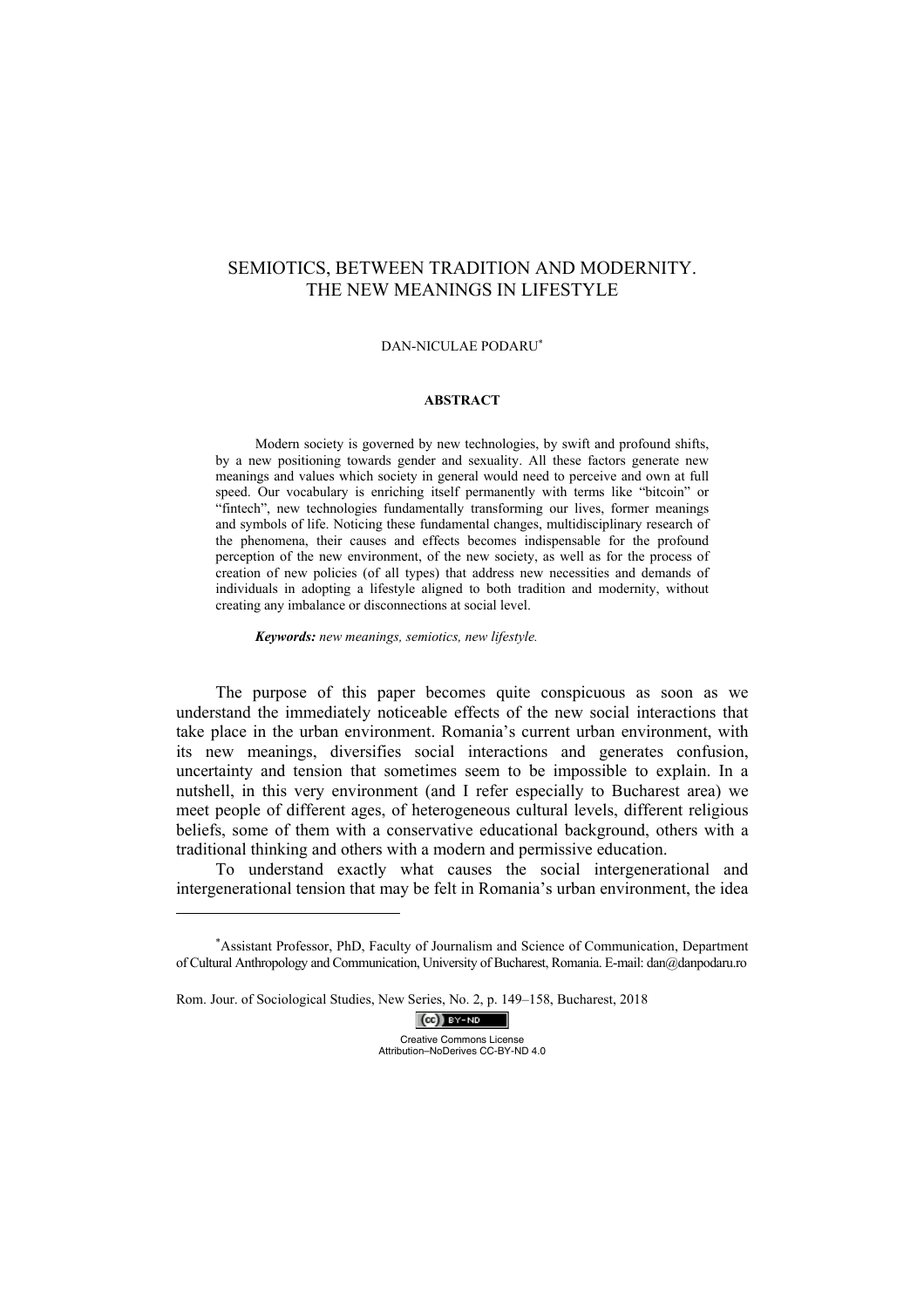of resignification needs to be highlighted and when I refer to this concept I mean the circumstance in which the old symbols and significations, some of them with deep cultural and traditional roots, are counterbalanced, rebuilt, replaced or altered by the new proposals which modernity and the new visual culture push right into the spotlight. The symbolic resignification processes described in my paper may be obviously identified primarily in the urban environment and perhaps accidentally in the rural environment too. Everything that modernity brings forth may represent a sort of evolution and normality, and it is not the triggers of imbalance, confusion and tension *per se* that are urban life's new proposals and approaches, but the speed of the attempts to impose and implement these new proposals and approaches and to replace the extant social and cultural symbols.

To make a long story short, my original assumption is that – socially, at least in the urban environment - there is a number of attempts to symbolically re-signify certain elements built based on classic and traditional values, which are massively disseminated amongst individuals and which are nowadays subject to attempts of quick replacement, a fact that generates imbalance and confusion. The process to discover the meaning of a subtext that exists within a text is usually defined in terms of decoding (Beasley, Danesi, 2002: 70). From a semiotic standpoint, both the transmitter and the receiver are supposed to use the same coding in order to be able to understand the same meaning ascribed to the message. A decoder's understanding of a message depends on how accurately the message is decoded. As soon as we understand this particular process of human communication based on coding and decoding, we will also be able to deduct the possible discrepancies, the misunderstandings generated for example by vaping in closed spaces or in means of public transport (just like the media has reported over the past few years).

In this particular case, most individuals understand that smoking is a bad habit and associate it to gestures specific to smoking and to the generation of smoke. At the same time, those who use gadget cigarettes have been persuaded of how beneficial they are by the promotional campaigns and have now developed the belief that vaping is not actually smoking. That is why vaping is decoded differently, starting simultaneously from both the already enshrined code, the one that associates smoking to hazards and bans smoking in closed areas, as well as the new resignified code, which is more permissive and is dedicated to the consumption of such a product.

The past 30 years have brought a multitude of stimuli, cultural, organisational and social factors on the scene of the Romanian society, most of them of a Western extraction (and not only), which all tend to beget a form of acculturation of Romania's social and cultural universe, such process of acculturation being described as a "cultural modification of an individual, group, or people by adapting to or borrowing traits from another culture." (www.merriam-webster.com, 2018).

As a consequence, considering all of the arguments above, the scope of analysis of this paper covers the interdisciplinary realm of the social and semiotic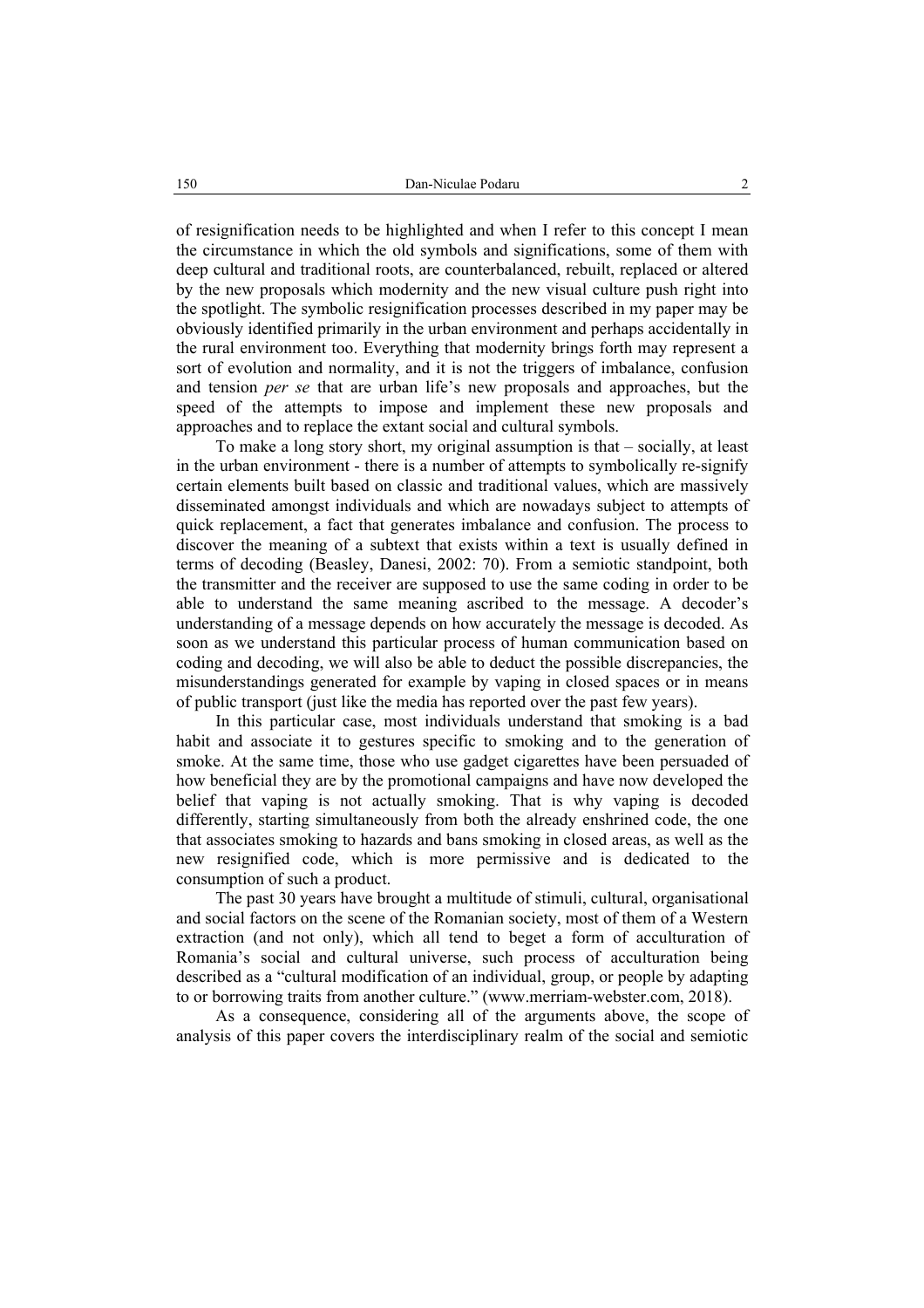universe, and aims at clarifying the potential socio-semiotic and symbolic communication mechanisms that influence the new inter-human relationships as part of Romania's current urban environment.

The constantly-applied **methodology** based on which resignification within the Romanian society is studied and based on which the causes and effects generated by these symbolic reconstructions at social level are observed, is the observation method. Referring to this research method, *Dic*ț*ionarul de Sociologie* (*Sociology Dictionary*) notes that: "The observation may be direct or indirect, qualitative or quantitative, done in the field or in a laboratory" (Ferréol, 1998: 145).

Starting from this simple description and structuring of the above-mentioned research method, I would highlight here the fact that in my case phenomena have been observed directly, in the field, and the results and conclusions are qualitative ones. The participant observation may only be done by a direct contact with people, by communicating with them permanently or temporarily and by actual tangible participation in the day-to-day activities of these people. (Mucchielli, 2002: 269).

As part of any research, there are some essential elements that may be used to reach a telling result, more specifically a major role is played by the objectivity of the researcher and by their capacity to run critical analyses and to correctly understand social interactions, the context and the effects of a certain phenomenon.

Referring to the participant observation method and its inherent qualities, author Valentina Marinescu highlights that: Participant observation is oftentimes considered as the purest form of qualitative research because it appears in natural locations and calls from the researcher to understand things from the point of view of a participant in the research process. As part of this approach, the researcher enters the area subject to research and – by observation, discussions and participation in the same activities that research subjects are engaged in – tries to understand the world just like they do. (Marinescu, 2009: 43).

It is instrumental to understand the ways in which the process inside a research method is supposed to be structured and phased; also important is to rigorously pursue the scientific and objectivised scientific application of the conclusions drawn by observing a certain phenomenon. That is the reason why I bring up another definition of the observation suggested by author Septimiu Chelcea, who said:

[...] we will concluded, in broad terms, that the sociological observation is defined as tangible empirical field research and, within a narrower meaning, a scientific method to collect data using one's senses (sight, hearing, smell, etc.) in order to capture the sociological and psychological inference and to be able to check the assumptions or in order to systematically and objectively describe the surrounding environment, the people and the interpersonal relationships, the individual and collective behavioural patterns, the actions and activities, the verbal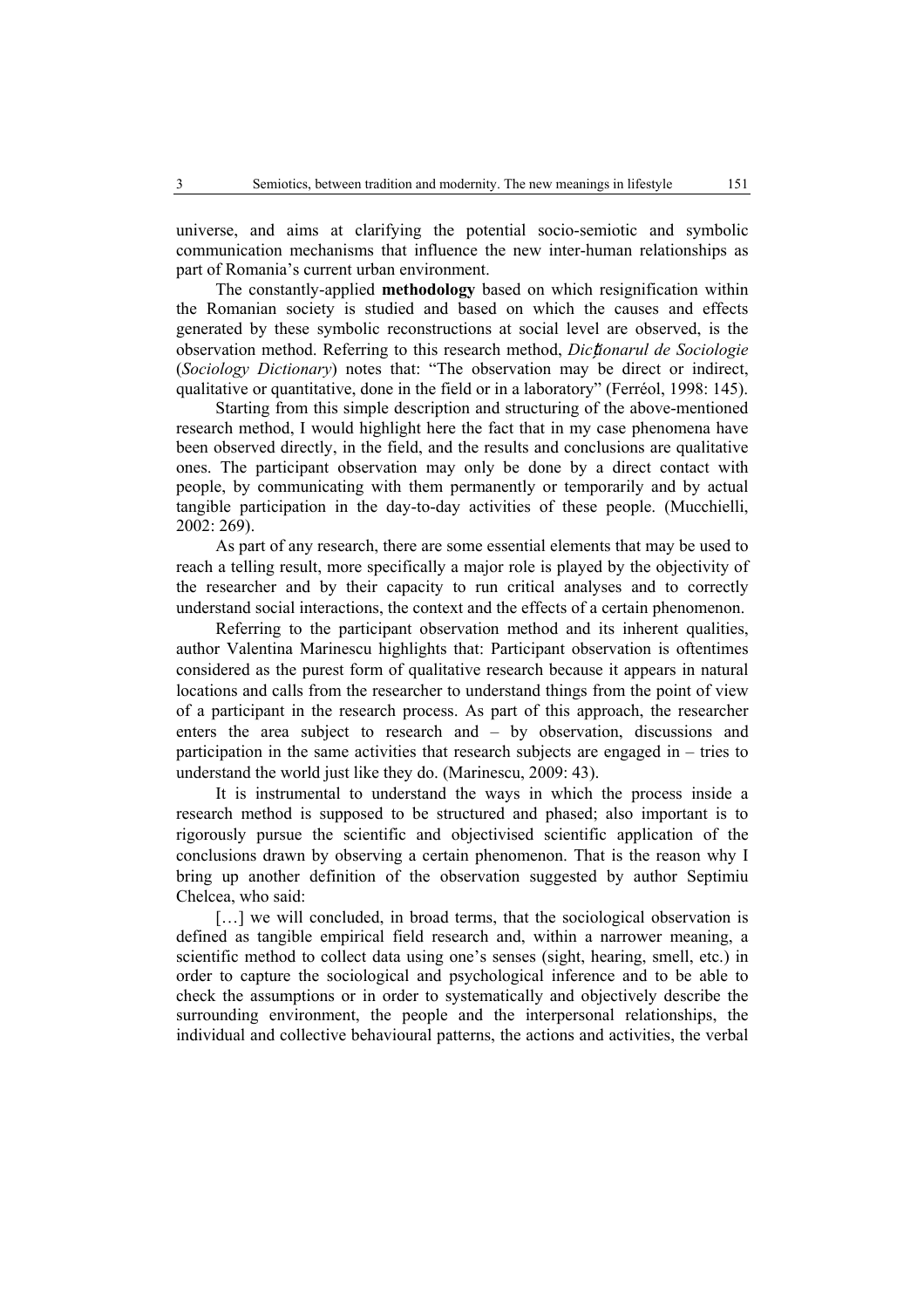behaviour, physical objects, the products of the creative activities of persons and human clusters. (Chelcea, 2004: 179).

Further on, I will be lining up, scrutinising and explaining with arguments some of the major resignification processes that have been identified in social, semiotic and cultural terms in Romania's current urban environment. I will be reviewing these elements in a random order and the underlying logic of their presentation is not to be accounted as their hierarchy in terms of how important they are; the sequence is rather generated by the chronological order in which I have noticed, become aware of and noted the respective elements that refer to the resignified processes which I studied.

**1.** The first element to which fresh value is assigned, a resignified observant, perhaps also by virtue of the effects it has on the comfort and safety of the individuals that live in the urban environment, is the **sidewalk**. Traditionally, this is symbolically an area which is exclusively devoted to pedestrians, a universe that secures the protection and security of persons who are not using transportation. For the time being, a new value has been assigned to the sidewalk, it has a different significance now, it has been "modernised", and therefore it stands for both a pedestrian area, but also as a lane for persons who drive bicycles and/or electric scooters, which generates confusions at social level. The confusion is given by the fact that "sidewalk" is defined differently in cultural terms, and Pierce refers to that in terms of a "*proper significate effect*".

Some persons perceive sidewalks as exclusively pedestrian areas, personal safe havens, while others consider them to be a permissive area that may also be used for vehicles such as bicycles or electric scooters. The potential causes of turning sidewalks into a permissive area that may host alternative transportation, not just pedestrians, could be associated to the visual culture which is dominated by the media and the models that the media promotes and, also, by the modern civic trends that refer to new liberties of expression (riding a bicycle in an urban environment is a symbolic form of protest and support of the *environmentally friendly trends*, but also the lack of a consistent development speed of the urban infrastructure enabling the safe movement of both pedestrians and the users of bicycles, scooters and other electric means of transport. The effects generated by re-signifying the pedestrian space stem from a significant increase in the stress of pedestrians, the risk to be exposed to unwanted accidents (electric scooters may ride at speeds of up to 25–30 km/hour) and the annoyance of the persons who must use these forms of transportation (they do not have proper riding areas and conditions).

**2.** Another resignified element that we will find in Romania's urban communities is the "traditional student" (dedicated to learning, eager to develop, careful about their personal development, in search of professional experience, the sort of person who respects educational institutions and their conventions) now turned "modern student" (with less of a *penchant* to embrace the elite culture,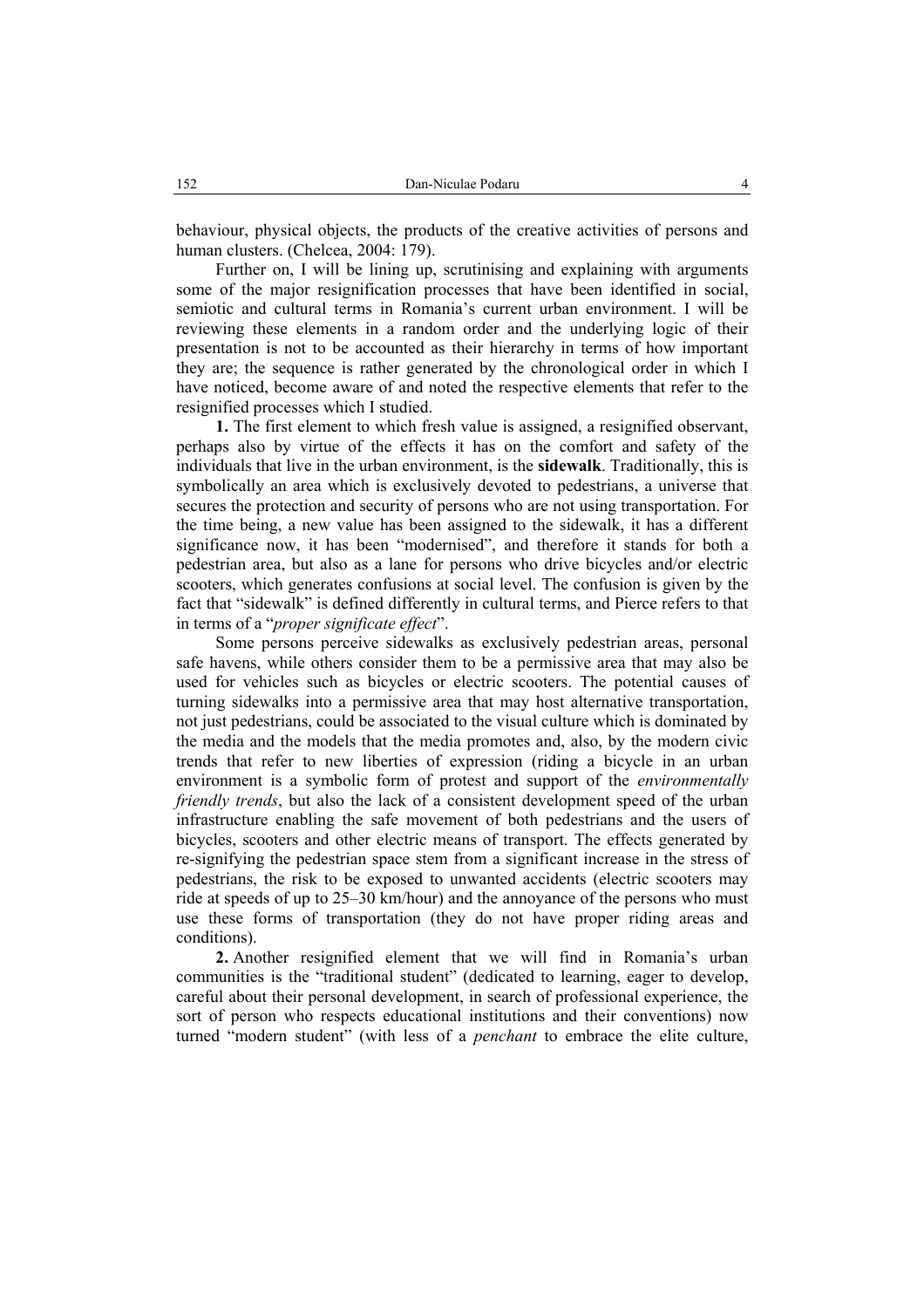rather influenced by the urban culture and the media, and willing to work in areas and fields that are totally unrelated to their educational background). I have often heard female students of journalism and communication confessing quite optimistically that they had found jobs that were unrelated to their training, such as hairstyling or nail art.

It is possible that a major role in redefining the notion of student in symbol and social terms may be played by the topic tackled by Lazăr Vlăsceanu in his *Sociologie şi modernitate* (*Sociology and Modernity*) in which he identified a number of transformations that had occurred throughout Romania's academic environment and that have rather turned students into customers, while professors have turned into some sort of entrepreneurs working for an academic institution that now appears to be a profit-oriented corporation. (Vlăsceanu, 2007: 250–251)

After all, semiotically speaking, should higher education be massified and introduced in a logic of fashion and consumption, we would assist *de facto* to a conventionalisation phenomenon, defined as:

[...] a joint cultural process whereby innovative and non-conventional codes are eventually adopted by most people and hence become conventional. This process may be connected to an elitist art style, let's say Impressionism, who slowly became accepted by the masses until it became the conventional manner of rendering nature in a painting" (Fiske, 2003: 109)

The causes for resignification and for the identity reconstruction of the Romanian academic environment could reside in the appearance and existence of the online environment that could provide a false perception of the alternative (free of charge) and quicker access to information of academic level (without being capable of structuring it depending on its importance and authority), but also in the transformation of educational institutions into profit-oriented institutions or the desire of undergraduate students to speculate on their new relationship and connection to educational institution from a new position, since they are not only undergraduate students, but also customers.

Another major factor could be represented by the realities of the labour market that the academic environment does not understand and deliberately ignores and that – for the time being – seem to be incapable of matching the actual requirements of a rapidly-changing and permanently-re-technologized labour market (new occupations appear, others disappear, some jobs involve new skills, for instance social media, IT).

Of course, a major vector in symbolically reconstructing the current society is held by the engine called consumerist logic, which is brought in the spotlight by models and publicity. Actually, in *Societatea contemporană, între comunicare arte factuală şi stil* (*Contemporary society, between arti factual communication and style*), I was mentioning that the permanent renewal and consumption are a synthetic outcome generated by the existence of fashion and fashions. (Marinescu, Podaru, 2017: 65)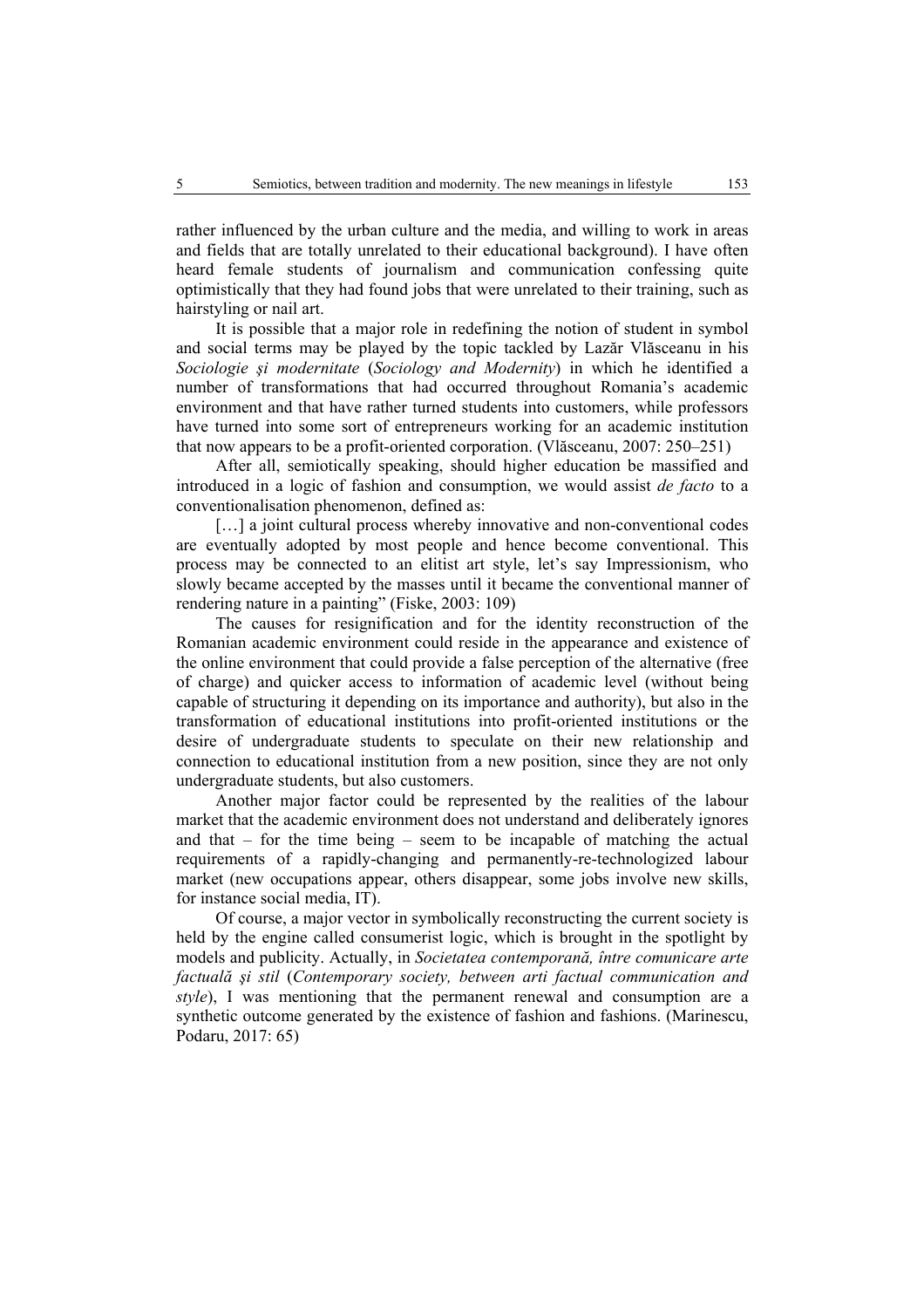The defining trait taken up by the society as a whole and transferred to the symbolic and semiotic area of contemporary culture that manages to destabilise the old symbols and their connotations is, as far as I am concerned, the very idea of quickness and permanent renewal that fashion has managed to impose in all areas of society, including in what concerns symbolic communication.

Under pressure from the "society of the spectacle", just as it Guy Debord presented it, the role of the media has become so important and universalised that no other area of the contemporary society, be it industrial or cultural, could avoid taking over the *show* model imposed and generalised by television and no only. For that purpose, the authors write that: "The spectacle corresponds to the historical moment at which the commodity completes its *colonization* of social life. [...] The growth of the dictatorship of modern economic production is both extensive and intensive in character." (Debord, 2006: 28)

For that matter, I consider that both the new notion of "school" and the new notion of "family" or the new smoking habits or, why not, the pole of influence in the realm of information being shifted from the traditional press to *bloggers* and *influencers* are all placed under the effect of the speed of the social and semiotical changes imposed by the logic of fashion and the logic of the spectacle, that are all generalised at global level. This is how the resignification and the assignment of new symbols to elements that had been tradition until not so long ago become unavoidable.

A pertinent explanation that could enable the understanding of all these sorts of symbolic transformations and resignifications is brought up by Daniel Bougnoux in his *Introducere în ştiinţele comunicării*, who – starting from his own theories, but also invoking Pierre Lévy's statements – says that the only religious and ideological messages that used to govern the world disappeared once the world wide web appeared, meaning a virtual universe that led to the disappearance of the "world" (the unique world) as it used to be understood traditionally, and once this unique world became fragmented in a myriad of separate new worlds. (Bougnoux, 2000: 140–141)

After all, once traditional vectors vanish (religion, school, authority), we are witnessing an escalation of the paradigm associated to understanding the world through the attributes of diversity and heterogeneity, as well as that associated to simultaneous dialogues that are never governed by rules, in which voices overlap and are mistaken one for the other, and everything becomes so medleyed in a buzzing background noise that messages become impossible to understand.

**3.** Getting back to one of my previous ideas, I'm bringing up again the symbolic repositioning of **traditional smoking** in the area of electronic cigarettes that are promoted in the form of a less dangerous option for the human health, compared to the consumption of traditional cigarette, which brings the consumption of nicotine closer to *inter alia* the *high-tech* world by the very manner in which it is being used. The old connotations of traditional smoking "disappear"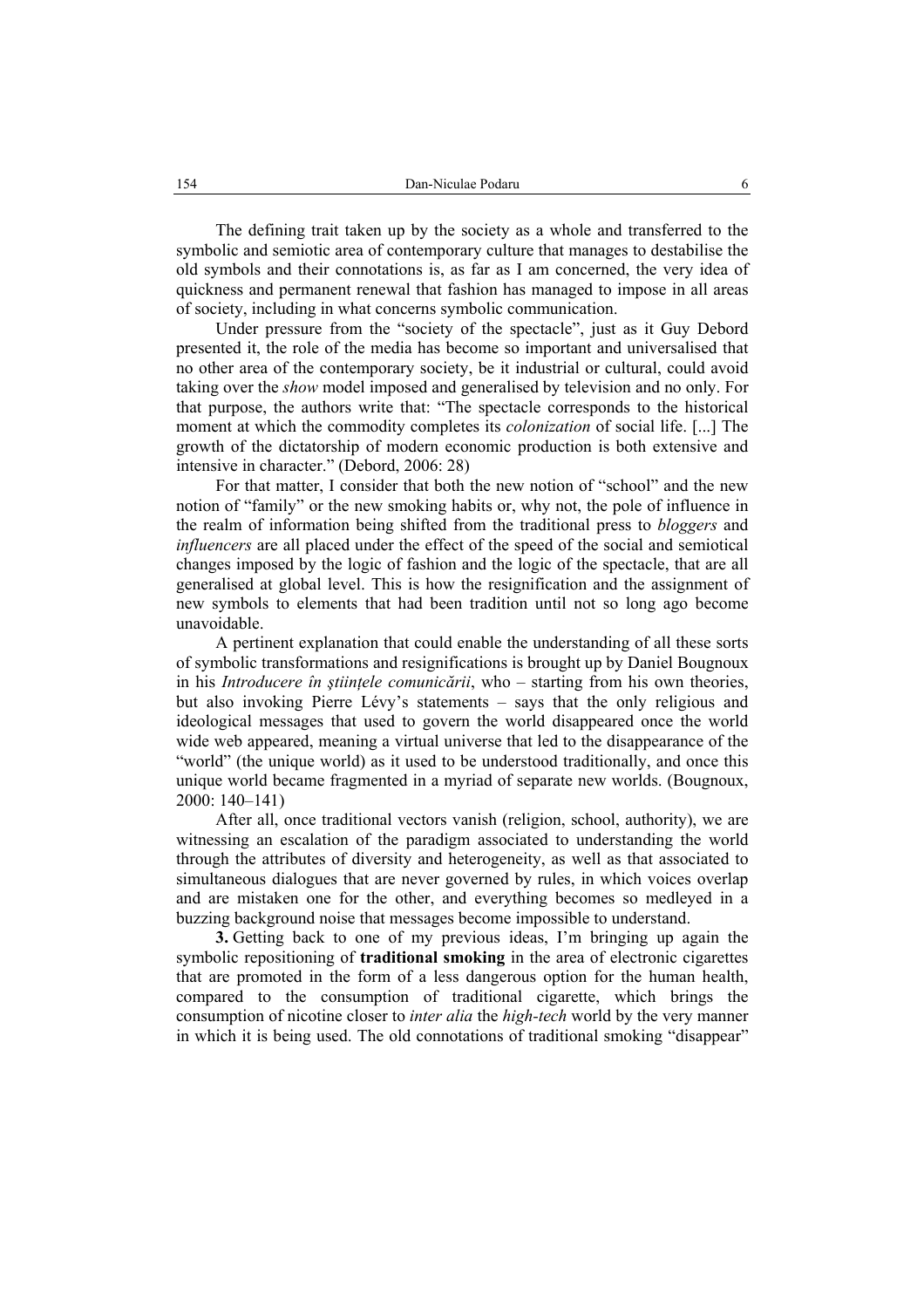further to the publicity and PR campaigns that push the usage of electronic cigarettes in the spotlight and speak of the healing features of vaping, which could bring some benefits to users. Moreover, there are also attempts to promote the idea that vaping is acceptable in closed areas too, including in public institutions.

This sort of promotion of the new e-cig gets closer to semiotics, to fetish signs that – if used by the universe of publicity and commodities – lend some magic and healing properties to products. (Sebeok, 2002:145–150)

**4**. Especially the urban area and the large metropolitan areas are now rebuilding the *male identity***.** Traditional masculinity is about to become extinct in the urban environment and this is associated to the disappearance of physical work that used to be indelibly associated to masculinity back in the past, but also to the new cultural and aesthetical trends, which are all elements repositioning modern men fundamentally.

An example referring to the physical involution of men is presented in Peter McAllister's *Manthropology, The science of why the modern male is not the man he used to be,* in which he proves with scientific examples how twenty thousand years ago Australian Aboriginal men regularly ran at speeds rivalling, and probably exceeding, the top speed of the current one-hundred-meter world record holder, Usain Bolt, all barefoot and in difficult conditions without any food supplements, training or special equipment. (McAllister, 2010: 22-23)

Nowadays, most young men have lost their robustness and the athletic physique of the old generations, while their posture and movements are marked by fragility. Sports enthusiasts or men concerned of their athletic image are a minority of the urban environment. More specifically, the masculine attitude and image of today's young men gets dissociated from the symbolic imagery of traditional masculinity.

We need to highlight Ted Polhemus's statement, the one who invokes James Laver, who noted that back in the past men's clothing used to suggest hierarchies and social status, while women's apparel was used to stimulate sexual attraction. Polhemus says that, in spite of all that, nowadays men's clothes become ever tighter and *moulés,* while artists show off their jewellery and the brands of their clothes, just like women used to do in the past. This is why Ted Polhemus is wondering whether James Laver's statements continue to be valid nowadays. (Malossi, 2000: 51)

**5**. Even *human relationships and interactions*, unless their traditional forms disappear altogether, are modified under the impact and the influence of social media and the online environment. Nowadays, dialogue partners are no longer using facial micro-expressions, such as blushing or pupil dilation, the sort of reaction that usually comes up in traditional face-to-face meeting, but are posting emoticons and smiley faces that have no pre-established value and are incapable of oozing any subtlety. Nowadays, dialogue partners are no longer capable of treating one another in a bespoke manner, they may not pull out any personalised smile and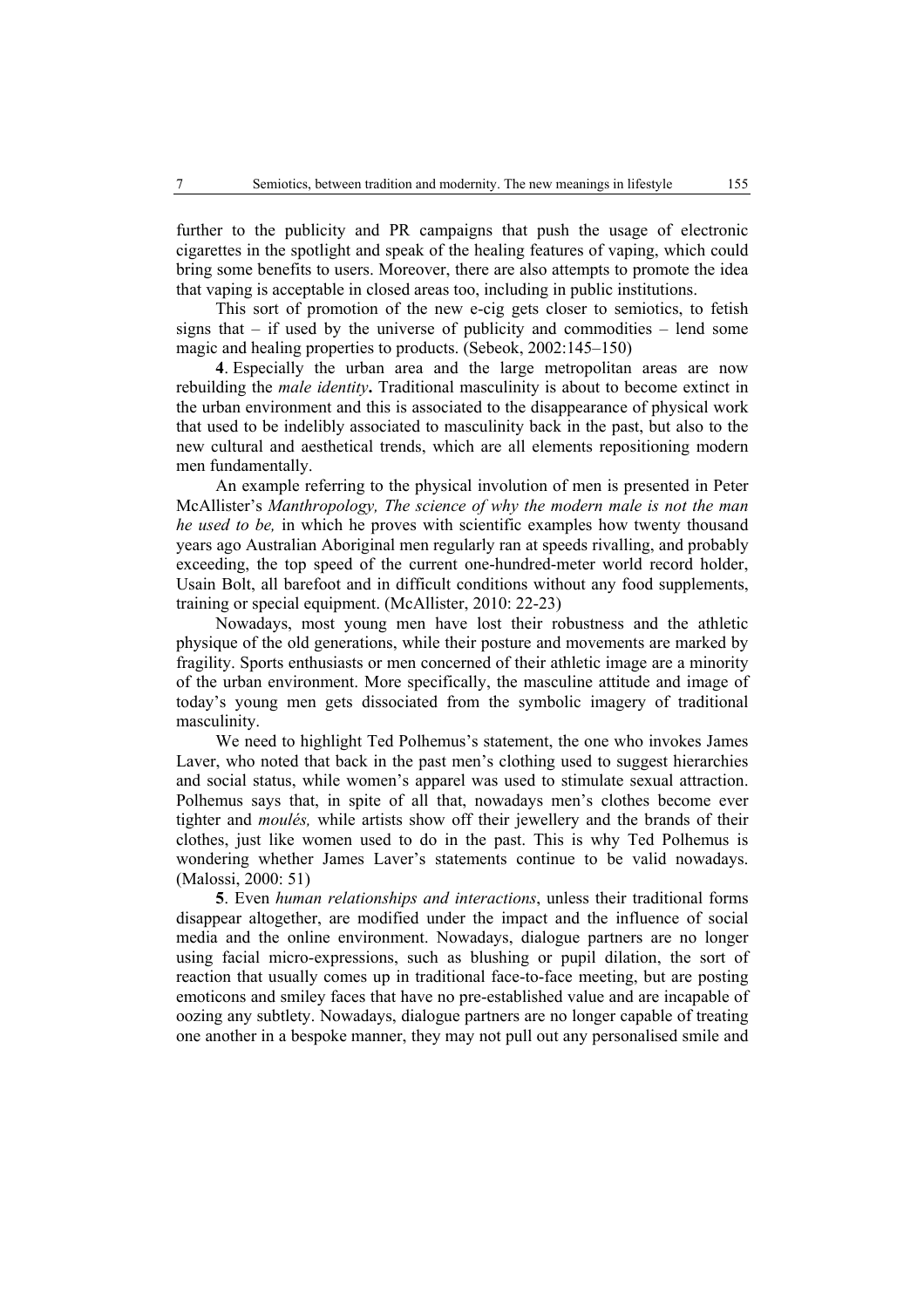are unable to shake each other's hands. Instead of flirting and peeking glances, young people are after the *likes*, and get flattered whenever their posts are appreciated with this sort of technological gratification. This is how encounters, dialogues, emotions, relationships and uniqueness are resignified, reinterpreted, and rebuilt by means of the online universe, the one that generates the impossibility to verbalise ideas coherently and, moreover, the impossibility to cope with being nervous in front of an audience, which many students have confessed to be experiencing. All of these elements generate - at the end of the day - stereotypical thinking patterns and dilute creativity.

In a way, exposed as they are and referencing themselves almost exclusively to the online environment, the young generations build for themselves a culture which relies on immanent values taken from this very universe, which generates a loop and sort of culture which is referenced to itself alone, and not to other information from outside of it. Theoretically, this sort of approach may generate a paradoxical circumstance where young people find it impossible to understand and decode myths, even if – as Lévi-Strauss said – there are myths shared by the entire humankind (love, hatred, revenge) that may be transmitted in any language since they go beyond translation, however poor such translation could be. (Lévi-Strauss, 1978: pp. 247–252) Yet there is a prerequisite, more specifically in a certain culture the idea of a myth should be brought up, alongside the online environment, the computer games and their ancillary universe (movies inspired by video games), only benchmarked against the above-mentioned online culture and placing the stress on certain attributes of the virtual characters while refraining to touch upon many of the traditional myths encountered in the fairy tales and stories of the past.

The topics for discussion and the review of the elements that I red-flagged above as socially resignified could have also included elements of interest that have suffered some changes while influencing our everyday life in a tangible and significant manner. I could have also brought up and reviewed the way in which traditional shopping (and shopping as a pastime) has been replaced to a large extent by the online shopping, with all of the implications that this new consumption method brings about (for instance, the impossibility to feel the texture of fabric and to actually see the quality of the products in general and the possibility to shop alone, unattended and without mixing with a crowd). Society as a whole transforms itself and brings some proposals in the spotlight, as well as some reinterpretations of certain traditional components of the everyday life, such as Uber becoming an alternative to taxicabs or the new fashion models that are strange, asymmetrical, sometimes overweight, as a challenge to the idea of the glamorous models who are so specific to the world of fashion and to runway shows, which is something that was done not so long ago. Traditional holidays are no longer celebrated with piousness and modesty by family members spending time together at home (Easter, for example), but in a club or discotheque; therefore, the traditional value of this celebration is invalidated, it only becomes a form of entertainment, under the levelling pressure of conventionalism and consumerism.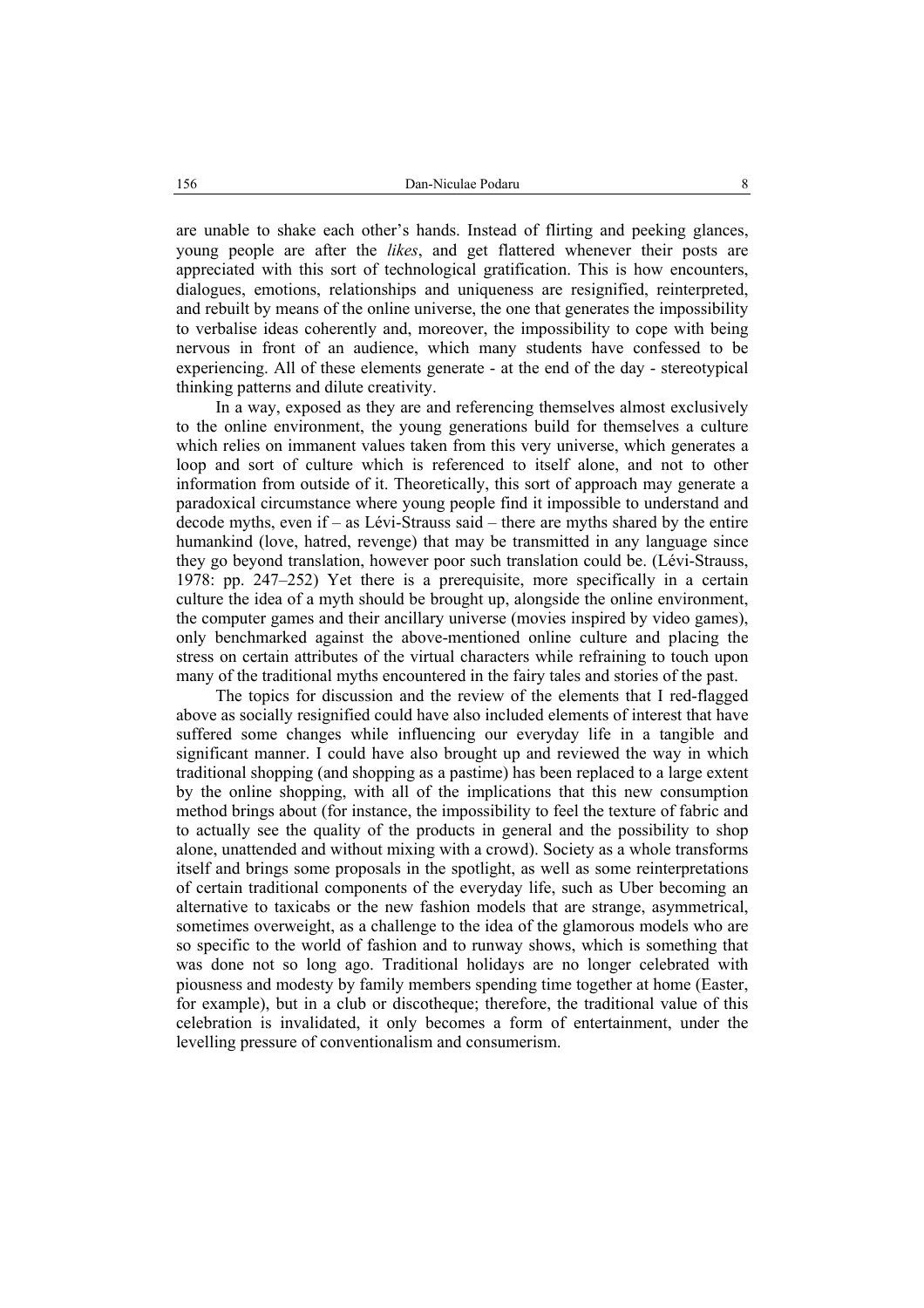The list may continue with the explosion of the selfies, which countermands the idea to be photographed by somebody else. Even this sort of consumption of the image proves that individuals distance themselves from the collectivity and isolate themselves while enjoying sharing their own personal pictures with strangers in the online environment, while classic photos were taken while spending time with family and friends and shared with the closes friends, so the symbolic communication by photographs changed its trajectory radically.

Actually, the symbolic interactionism, based on which we could say that even this paper relies to some extent, is the one that:

[...] underlies the importance of the symbols that convey meanings in the interactions amongst individuals, [...] people refer themselves to the social world based on the significance that this world conveys to them; significance appears and develops in the process of social interaction […]. (Petcu, 2014: 260)

All of these approaches and distinct interpretations of the contemporary world prove beyond any doubt that Romania's urban environment generates a series of different cultures and refers itself to them. This is actually the starting point of all existing forms of resignification, because the existence of the varied cultures and the values that they generate propose diverse ways of life and differentiated codes based on which the social environment is understood.

Referring to the definition of culture and to its role played at social level, Yuri Lotman said:

[...] culture is not a repository of information, but an extremely complex organisation body which stores information, while permanently preparing for this purpose the most efficient and compact means, which receives fresh information, codes and decodes messages and translates them from one system of signs into another. Culture is a flexible mechanism of knowledge and of complex organisation. (Lotman, 1974: 18)

The oppositions that exist and may be perceived socially and semiotically, the elite culture vs. popular culture, traditional masculinity and femininity vs. the new modern identities, traditional media vs. the universe of influencers, etc. are all generating confusion and problems of adaptation at social level but not necessarily – just as I have said above – through the proposals that they bring up, but rather through the speed at which they rebuild and resignify the elements of the social discourse.

#### **REFERENCES**

BEASLEY, R., DANESI, M., *Persuasive Signs, The semiotics of Advertising*, Mouton de Gruyter, Berlin-New York, 2002.

BOUGNOUX, D., *Introducere în ştiinţele comunicării*, Ed. Polirom, Iaşi, 2000.

CHELCEA, S., *Iniţiere în cercetarea sociologică*, Ed. Comunicare.ro, Bucharest, 2004.

DEBORD, G., *Societatea spectacolului*, Ed. RAO, Bucharest, 2006.